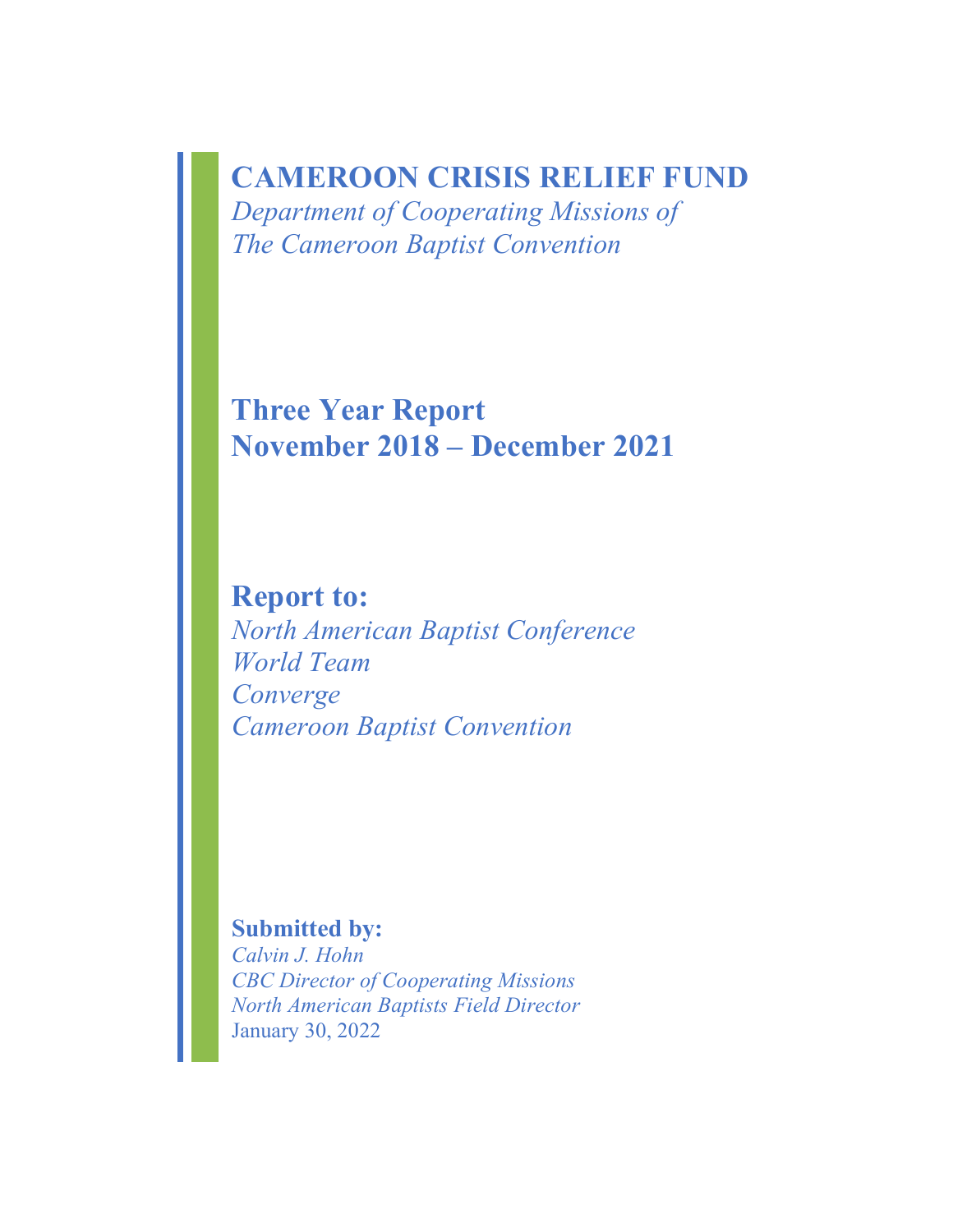# *CAMEROON CRISIS RELIEF FUND*

CBC Department of Cooperating Mission Three Year Report: November 2018 – December 2021

#### *Overview:*

The socio-political crisis that began in November 2016, and its resultant waring conflict, is now in its sixth year. It continues to inflict a heavy physical, emotional and economic toll on the population of the two Anglophone regions of Cameroon. It has also affected neighbouring regions and the entire country. The conflict has resulted in over 3000 deaths, close to 70,000 refugees in neighbouring countries, close to one million internally

"When did we see you sick or in prison and go to visit you? The King will reply, Truly I tell you, whatever you did for one of the least of these brothers and sisters of mine, you did for me"

Jesus – Matthew 25:40

displaced persons, and over 700,000 children and adolescents prevented from attending school for four years. Hundreds of villages have been destroyed.<sup>1</sup>

The Cameroon Crisis Relief Fund established by the North American Baptist Conference (NAB) in November 2018 has continued to be a significant source of funding for the Cameroon Baptist Convention (CBC) to meet the ongoing needs of people being adversely affected by the conflict. World Team and Converge missions, also members of the CBC Department of Cooperating Missions, have also continued to contribute funding. Other sources of funding for the CBC's relief efforts are her churches, Christians and institutions, and partnerships with international organizations, namely the Norwegian Refugee Council, Mission21 (Basel Protestant Mission), and the World Food Program and UNHCR. This report will only cover funding sourced through the CBC Department of Cooperating Missions Crisis Relief Fund.

The report provides a global overview of all relief funding that has come to the CBC through the Department of Cooperating Missions over the thirty-eight-month period of November 2018 to December 2021. The report shows how the fund has been used, its beneficiaries and how it has been accounted for. Due to confidentiality and security issues, details of individuals are not included in this report. All financial amounts are reported in local Cameroon currency, the Central African Franc (XAF). Only one third of a percent of the funds was spent on miscellaneous administrative costs such as volunteer identification vests, receipt books, volunteer transportation and stipend, video projector, etc.

| <i>Source</i>                              | Amount(XAF) | $\text{USD}$ (a), 38 month<br>average exchange of 579 |
|--------------------------------------------|-------------|-------------------------------------------------------|
| North American Baptist                     | 101,685,228 | \$175,622.00                                          |
| World Team                                 | 11,947,420  | \$20,635.00                                           |
| Converge                                   | 32,898,778  | \$56,820.00                                           |
| Other (individual missionaries/volunteers) | 550,000     | \$950.00                                              |
| Total                                      | 147,081,426 | \$254,027.00                                          |

#### *Income Sources November 2018 – December 2021:*

## *Oversight of Distribution and Accounting:*

The oversight of, distribution, and accounting of the Cameroon Crisis Relief Fund is coordinated through the CBC Directorate of Cooperating Missions and the CBC Department of Finance. Calvin Hohn, CBC Director of Cooperating Missions is a member of the CBC Crisis Relief Committee. The committee met regularly to deliberate over the most urgent needs and the best uses of funds. World Team and Converge field leadership were consulted when funding from these missions was to be used.

<sup>&</sup>lt;sup>1</sup> Source: **Escalation of the Anglophone crisis**, ReliefWeb, Jan 21, 2020; OCHA Situation Report, ReliefWeb, Nov 5, 2021; OCHA Situation Report, ReliefWeb, Jan 14, 2022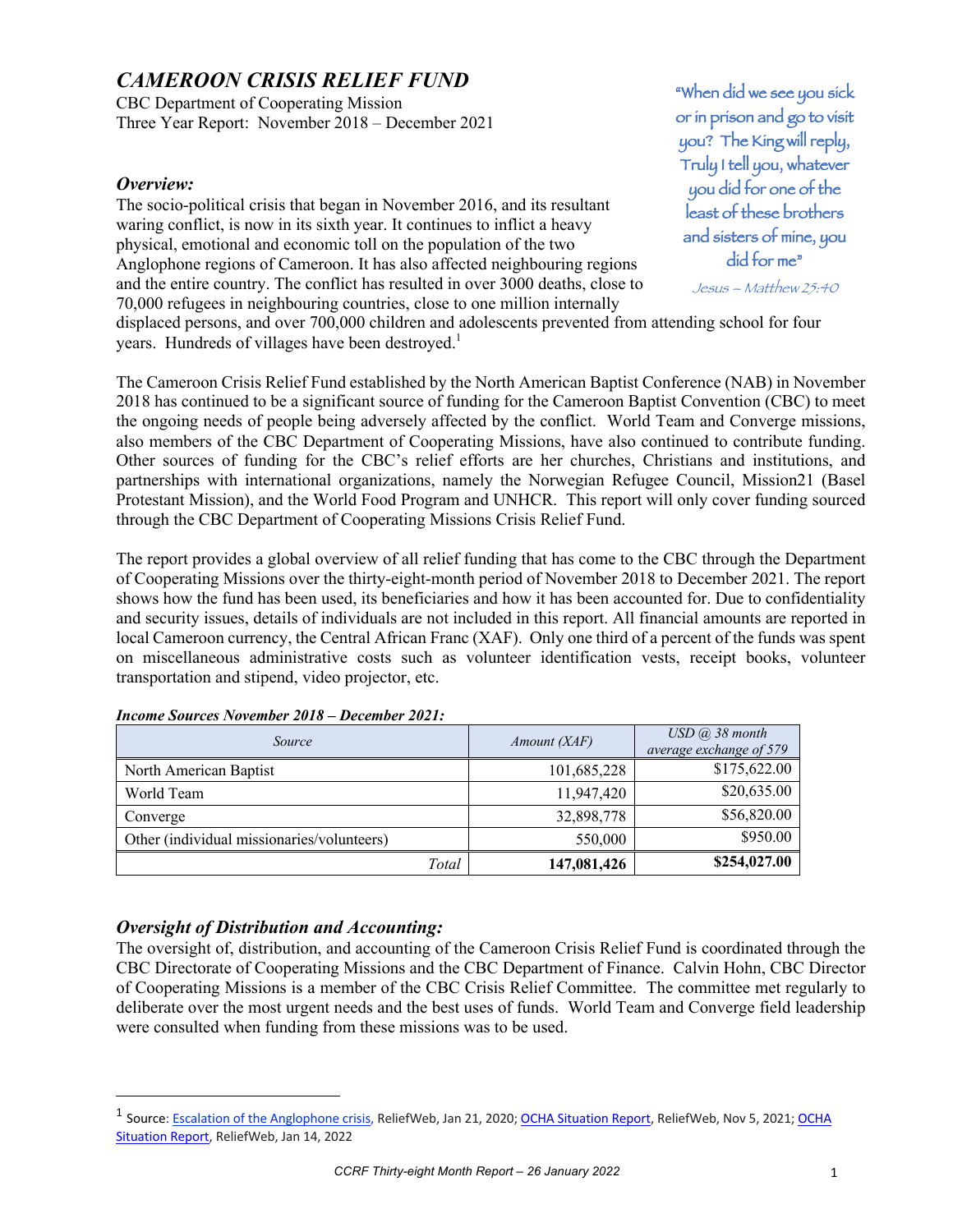The CBC Finance department assisted with ensuring accurate distribution of funding to designated institutions, ministries, or individuals. Recipients of funding in turn submitted expense reports, including distribution receipts where appropriate. Reconciliation between funding received from abroad, funding distribution and receipt reporting from recipients, was conducted on an on-going weekly basis.

## *Funding Activities:*

Since the CBC's other sources of funding are designated to meet particular relief needs, the Cameroon Crisis Relief Fund (CCRF) of the Department of Cooperating Missions focused on meeting needs not met by other sources. The following are the primary needs met by the CCRF in this thirty-eight-month period:

### **1. Hospital bills of patients directly affected by the conflict/crisis.**

The CBC's three major hospitals in the conflict zone are Baptist Hospital Mutengene, Mbingo Baptist Hospital, and Banso Baptist Hospital. Funding was provided to cover bill payment of individuals who became patients directly because of the conflict and had challenges completing payment. Many of these were civilian gunshot victims whose cases required costly surgery. Others were patients whose illness was exacerbated by not being able to access medical care in a timely manner due to the conflict. The hospital administrations submitted lists to the CCRF of needy cases as they came up. Baptist Hospital Mutengene has received less conflict related patients and therefore did not submit fund request during the last 15 months of this reporting period. By the end of 2021 the fund had assisted a total of 334 patients with a combined total of 87,784,549 FCFA.

| Hospital  | No. Female Patients<br>Assisted | No. Male Patients<br>Assisted | <b>Total Patients</b><br><i>Assisted</i> | Total Amount Given<br>(XAF) |
|-----------|---------------------------------|-------------------------------|------------------------------------------|-----------------------------|
| Mutengene | 14                              | 27                            | 4 I                                      | 8,470,350                   |
| Mbingo    | 45                              | 75                            | 120                                      | 37,096,564                  |
| Banso     | 34                              | 139                           | 173                                      | 42,217,635                  |
|           |                                 | Totals                        | 334                                      | 87,784,549                  |

*Hospital Bills Assistance - November 2018 – December 2021*

## **2. School fees of internally displaced children.**

During the early years of the conflict, many families fled their villages and ended up in the urban centers (specifically Bamenda and Buea/Soppo). These urban centers were more stable where the children had the opportunity to go to school again. Most families left everything behind and did not have basic living essentials, let alone the means to pay for school. In 2019 and 2020, in collaboration with the CBC Education Department and the CBC Soppo Field, lists of internally displaced primary and secondary school students in need were identified and assisted with full or partial fee payment. By 2021 most displaced families were settled in new locations with means to pay school fees. Only a few very needy students were assisted in 2021. By the end of 2021 the fund had assisted a total of 2,764 students with a combined total of 37,185,020 FCFA.

|             | $S$ Chool Fees Assistance – November 2010 – December 2021 |                |                    |                       |                           |
|-------------|-----------------------------------------------------------|----------------|--------------------|-----------------------|---------------------------|
| No. Schools |                                                           | Primary School | Secondary Students | <b>Total Students</b> | <b>Total Amount Given</b> |
|             | <i><b>Students</b></i>                                    | Assisted       | Assisted           | (XAF)                 |                           |
|             | 103                                                       | 2311           | 453                | 2764                  | 37,185,020                |

*School Fees Assistance – November 2018 – December 2021*

#### **3. Tuition fees of seminary students adversely affected by the conflict/crisis.**

Several seminary students at both CBC seminaries, Ndu and Kumba, faced challenges completing tuition payments early in the conflict due to displacement and/or loss of livelihood. In 2019 a total of 3,081,700 FCFA was given to assist 36 seminary students.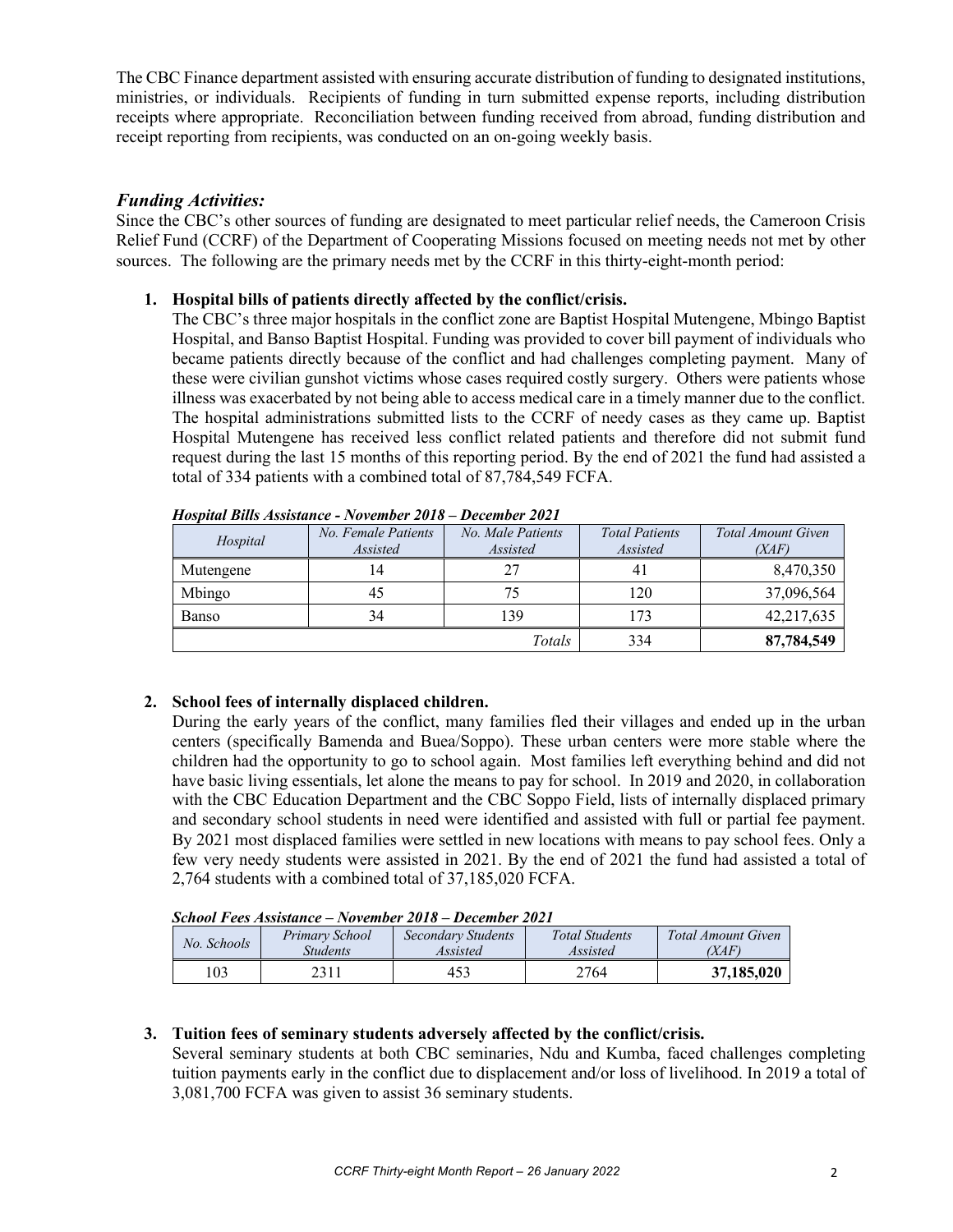## **4. Prisoner's support.**

The conflict and crisis of the past five years has resulted in many arrests. Small prisons in rural areas have been attacked and destroyed and prisoners relocated to larger urban prisons resulting in overcrowding. Prison authorities have been unable to care for the needs of the inmates. CBC churches and individuals in these urban areas continue to engage in ministry to prison inmates. Funds have been given through those involved in prison ministry to help meet food, clothing and medical needs of prisoners and young children of prisoners. By the end of 2021 the fund had assisted a total of 11,876 prisoners with a combined total of 5,694,500 FCFA.

| Prison                 | No. Prisoners Assisted<br>$\left($ <i>approx.</i> ) | Amount of Assistance Given<br>(XAF) |
|------------------------|-----------------------------------------------------|-------------------------------------|
| Bamenda Central Prison | 8.380                                               | 3,600,000                           |
| Buea Central Prison    | 3.481                                               | 2,094,500                           |
| Totals                 | 11.861                                              | 5,694,500                           |

*Prisoner Needs Assistance – November 2018 – December 2021*

### **5. Needs of individual internally displaced persons (IDPs).**

When members of the CBC Crisis Relief Committee are made aware of an internally displaced person or family whose needs are not being met by any church or NGO, the individual is interviewed, and their situation is evaluated before drawing up a plan for assistance and follow-up. These cases are not many as most IDPs are being assisted through churches and other NGO programs. By the end of 2021 the fund had assisted a total of 38 prisoners/families with a combined total of 3,299,950 FCFA.

*Individual IDP Assistance – November 2018 – December 2021*

| Number of Individuals | Type of Assistance Provided                                                        | Amount of Assistance<br>Provided (XAF) |
|-----------------------|------------------------------------------------------------------------------------|----------------------------------------|
| 38                    | Primarily capital for small food business.<br>Some minor medical/dental assistance | 3,299,150                              |
|                       | Small business management training                                                 | 98,800                                 |
|                       | Total                                                                              | 3,397,950                              |

## **6. Trauma Healing & Resilience Training Seminars.**

Trauma Healing and Resilience workshops became a primary focus of the Crisis Relief Committee and fund in 2021. The church has an opportunity to play a significant role in bringing healing to communities and the nation. These workshops not only help individuals find healing from their personal trauma, but also become healers and peacemakers in their communities. This will be a longterm need that will continue even once the conflict ends. People of all ages and sectors of society have been traumatized for life and need coping skills.

| Trauma Healing and Resilience Training Workshops - November 2018 - December 2021 |  |
|----------------------------------------------------------------------------------|--|
|----------------------------------------------------------------------------------|--|

| <b>Workshop Description</b> | Dates                | No.<br>Participants | <b>Funding Assistance for</b><br>Workshop (XAF) |
|-----------------------------|----------------------|---------------------|-------------------------------------------------|
| Mbouda (Children)           | June 24-July 5, 2019 | 15                  | 1,000,000                                       |
| Bamenda (Children)          | January 14-17, 2020  | 22                  | 329,000                                         |
| Bamenda                     | January 20-23, 2020  | 30                  | 1,605,800                                       |
| Bafoussam                   | April 14-16, 2021    | 20                  | 755,350                                         |
| Kumba                       | July 28-31, 2020     | 20                  | 1,033,750                                       |
| Bamenda                     | April 21-23, 2021    | 21                  | 695,500                                         |
| Buea                        | April 28-29, 2021    | 20                  | 645,450                                         |
| Mbingo                      | October 13-15, 2021  | 21                  | 442,250                                         |
| Ndop                        | December 15-17, 2021 | 22                  | 536,300                                         |
|                             | Totals               | 171                 | 7,043,400                                       |